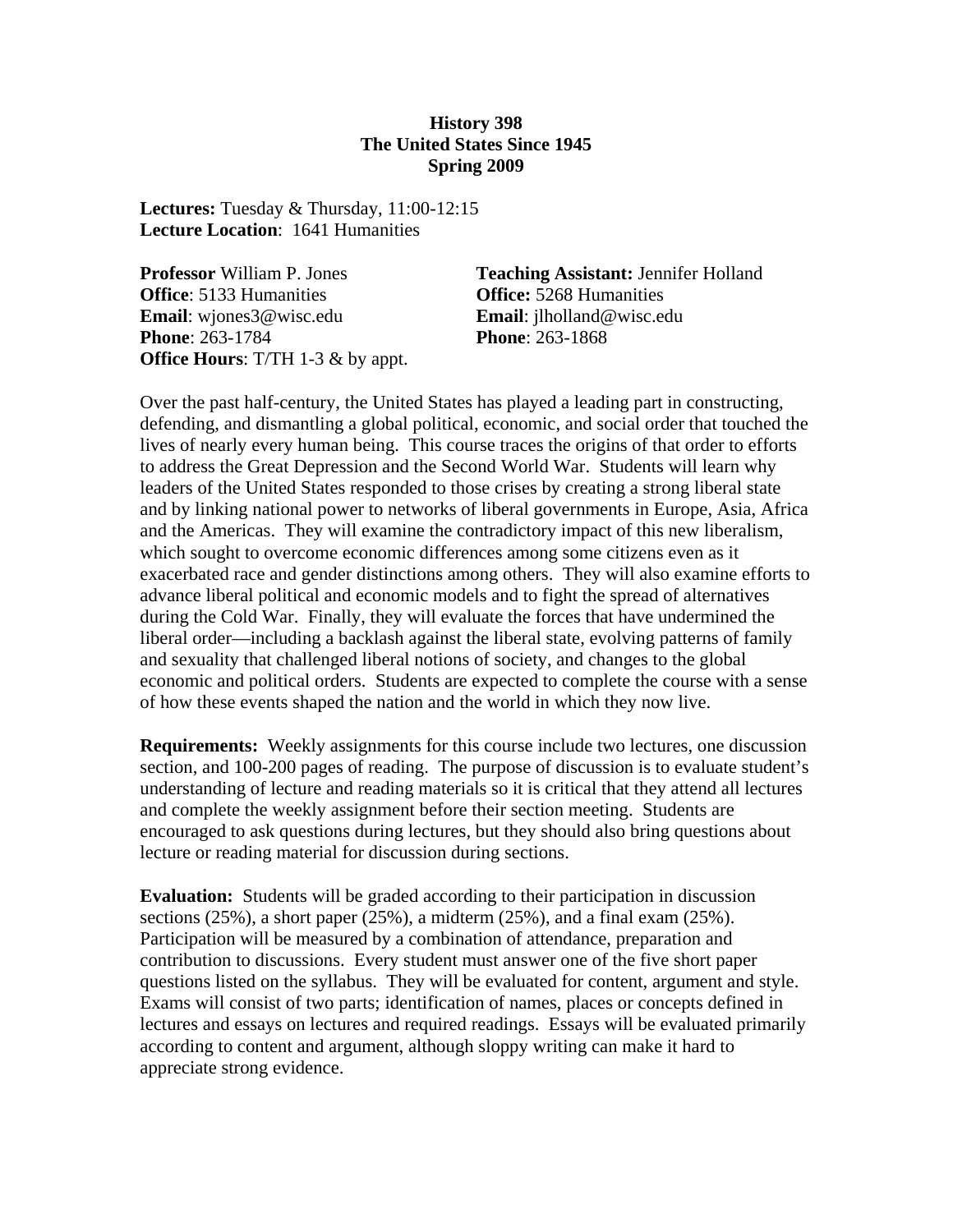**Required Reading:** There are six required books for this course. They can be purchased at A Room of One's Own Feminist Bookstore, 307 W. Johnson St. (257-7888). They are all available in paperback and students can purchase used copies where they are available. Reserve copies are also available for 3 hour loan at College Library.

A few additional articles and book chapters will be posted on Learn@UW. Students should print them out, read them, and bring them to discussion section on the week they are assigned.

- Lizabeth Cohen, *A Consumers' Republic: The Politics of Mass Consumption in Postwar America* (Vintage Books, 2003)
- Odd Arne Westad, *The Global Cold War: Third World Interventions and the Making of Our Time* (Cambridge University Press, 2005)
- Barbara Ransby, *Ella Baker and the Black Freedom Movement: A Radical Democratic Vision* (University of North Carolina Press, 2003)
- Lisa McGirr, *Suburban Warriors: The Origins of the New American Right* (Princeton University Press, 2002)
- John D'Emilio, *The World Turned: Essays on Gay History, Politics, and Culture* (Duke University Press, 2002)
- Mike Davis, *Magical Urbanism: Latinos Reinvent the US City* (Verso, 2001)

**Optional Reading:** There is no required textbook for this course, but students who would like an introductory narrative can turn to one of several college level textbooks on the United States Since 1945. A few copies of William H. Chafe's *The Unfinished Journey: American Since World War II* are available for 3 hour loan at College Library and for purchase at A Room of One's Own.

**Academic Conduct:** Students will be held to the highest standards of academic honesty and integrity. Instances of Academic Misconduct (including cheating and plagiarism) will be prosecuted according to the "Student Academic Misconduct Campus Procedures" of the UW System Administrative Code. Please familiarize yourself with those procedures and their definition of Academic Misconduct: <http://www.wisc.edu/students/conduct/uws14.htm>

**Abilities**: Students who need special accommodation due to a disability should contact me privately. Please also contact the Mcburney Disability Resource Center <http://www.mcburney.wisc.edu/> at 608-263-2741 (phone); 263-6393 (TTY); 263-2998 (FAX); FrontDesk@mcb.wisc.edu to ensure that accommodations are implemented in a timely fashion.

| Week 1   | <b>Remembering the "Greatest Generation"</b>         |
|----------|------------------------------------------------------|
| Jan 20   | Introduction                                         |
| Jan $22$ | <b>Film:</b> The Life and Times of Rosie the Riveter |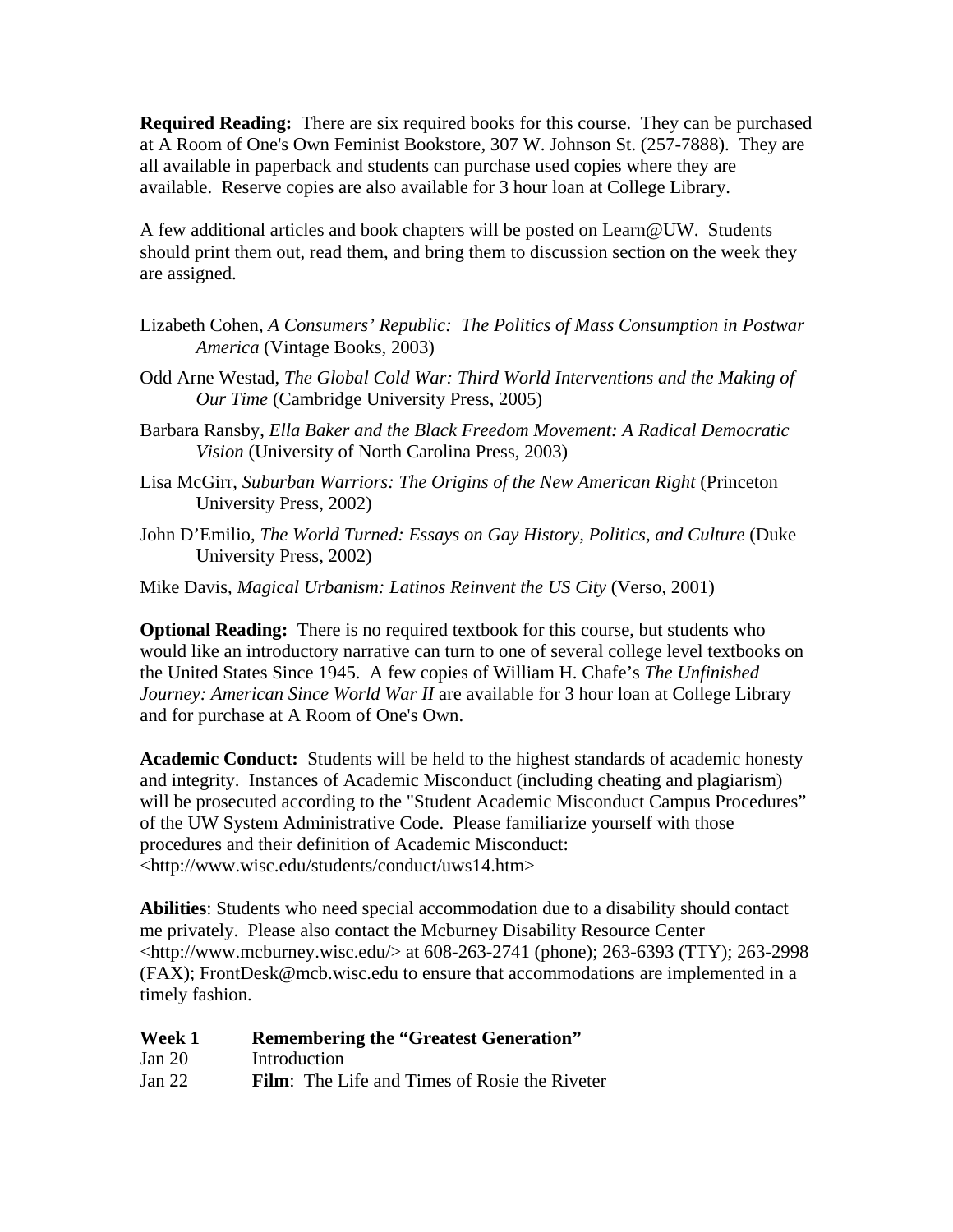No discussion sections this week

| Week 2   | <b>Rise of the New Deal Order</b>   |
|----------|-------------------------------------|
| Jan $27$ | Making a New Deal                   |
| Jan 29   | World War II                        |
| Section: | Cohen, Consumers' Republic, 1-109   |
| Week 3   | <b>The Affluent Society</b>         |
| Feb 3    | The New Middle Class                |
| Feb 5    | The New Inequality                  |
| Section: | Cohen, Consumers' Republic, 112-191 |
| Week 4   | "The American Century"              |
| Feb 10   | Origins of the Cold War             |
| Feb 12   | Containment and Competition         |
| Section: | Westad, The Global Cold War, 1-109  |

**Short Paper #1 Due:** Did the United States become more or less democratic during the Cold War? Explain how you define democracy

| Week 5   | <b>The Cold War at Home</b>                               |
|----------|-----------------------------------------------------------|
| Feb 17   | <b>Nuclear Families</b>                                   |
| Feb 19   | Un-Americanism                                            |
| Section: | Cohen, Consumers' Republic, 194-289                       |
| Week 6   | <b>Social Rights and Civil Rights</b>                     |
| Feb 24   | <b>Midterm Exam</b>                                       |
| Feb 26   | Origins of the Civil Rights Movement                      |
| Section: | Ransby, <i>Ella Baker</i> , 1-195                         |
| Week 7   | <b>The New Feminism</b>                                   |
| March 3  | Gender and Sexuality in Postwar America                   |
| March 5  | <b>Film: "Step By Step: Building a Feminist Movement"</b> |
| Section: | Cohen, Consumers' Republic, 292-410                       |
|          | D'Emilio, The World Turned, 3-22                          |
| Week 7   | <b>Hot Wars in the Cold War</b>                           |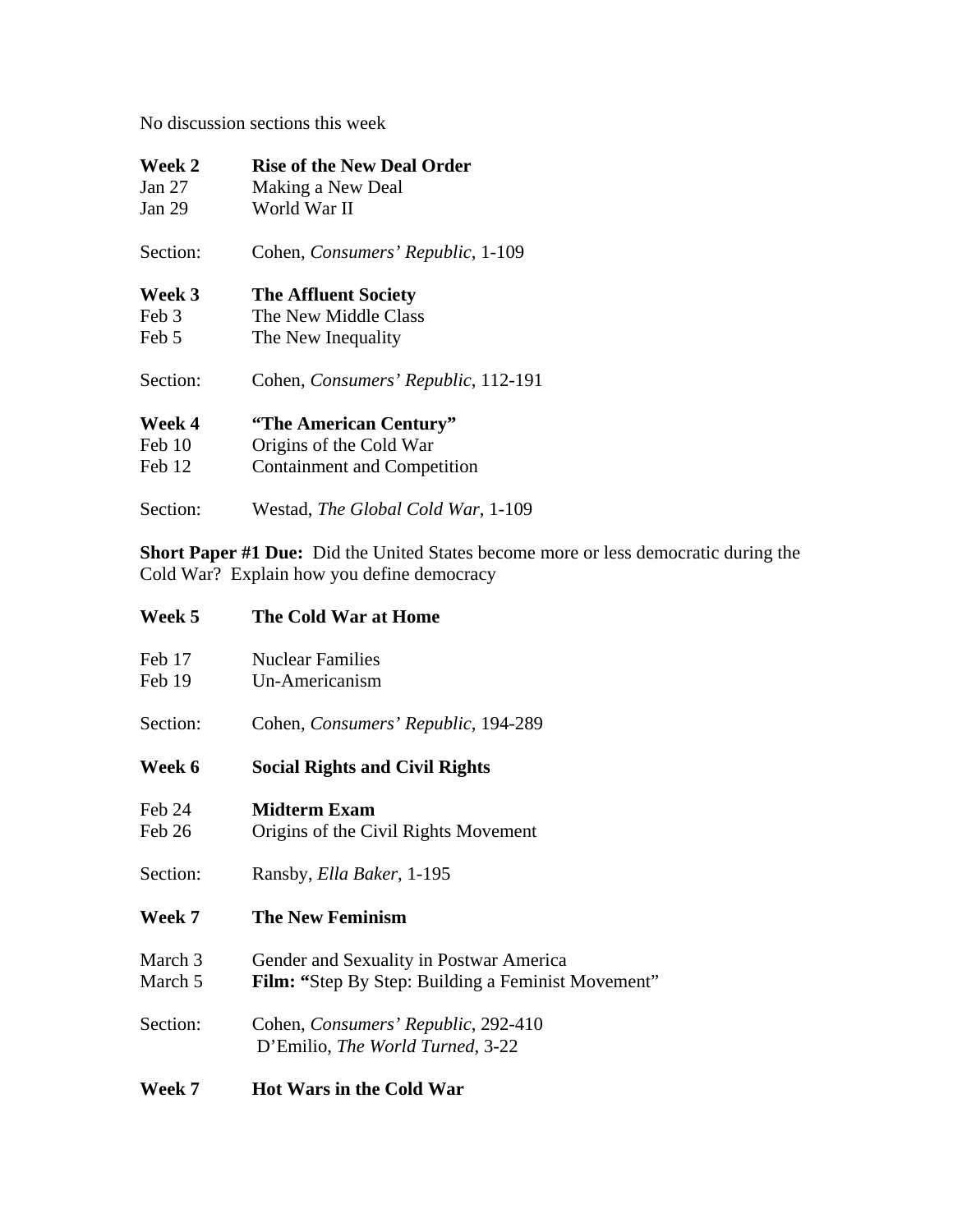| March 10 | Wars in Vietnam |
|----------|-----------------|
| March 12 | Many Vietnams   |
|          |                 |

Section: Westad, *The Global Cold War*, 110-206

# **Short Paper #2 Due:**

| <b>Week 8</b>        | <b>Spring Break</b>                                                      |
|----------------------|--------------------------------------------------------------------------|
| Week 9               | <b>The New Left</b>                                                      |
| March 24<br>March 26 | <b>Personal Politics</b><br>Rejecting Liberalism                         |
| Section:             | Ransby, <i>Ella Baker</i> , 209-374<br>D'Emilio, The World Turned, 23-63 |
| Week 10              | The New Right                                                            |
| March 31<br>April 2  | The Southern Strategy<br>Gender and the New Right                        |

Section: McGirr, *Surburban Warriors*, 1-273

**Short Paper #3 Due:** Compare and contrast the New Left's and the New Right's critique of the New Deal order, and explain which had a more lasting impact on the United States.

| <b>Week 11</b>                                             | <b>Dismantling the New Deal Order</b>                                                                  |
|------------------------------------------------------------|--------------------------------------------------------------------------------------------------------|
| April 7<br>April 9                                         | Globalization and its Discontents                                                                      |
| Section:                                                   | D'Emilio, The World Turned, 64-119,174-190                                                             |
| Week 12<br>AIDS and Gay Liberation<br>April 14<br>April 16 | The New World Order<br>The Crisis of the Family Detente to Glasnost<br>Proxies and the roots of Terror |
| Section:                                                   | Westad, The Global Cold War, 207-249<br>Suri, Henry Kissinger, 197-274                                 |

**Week 13**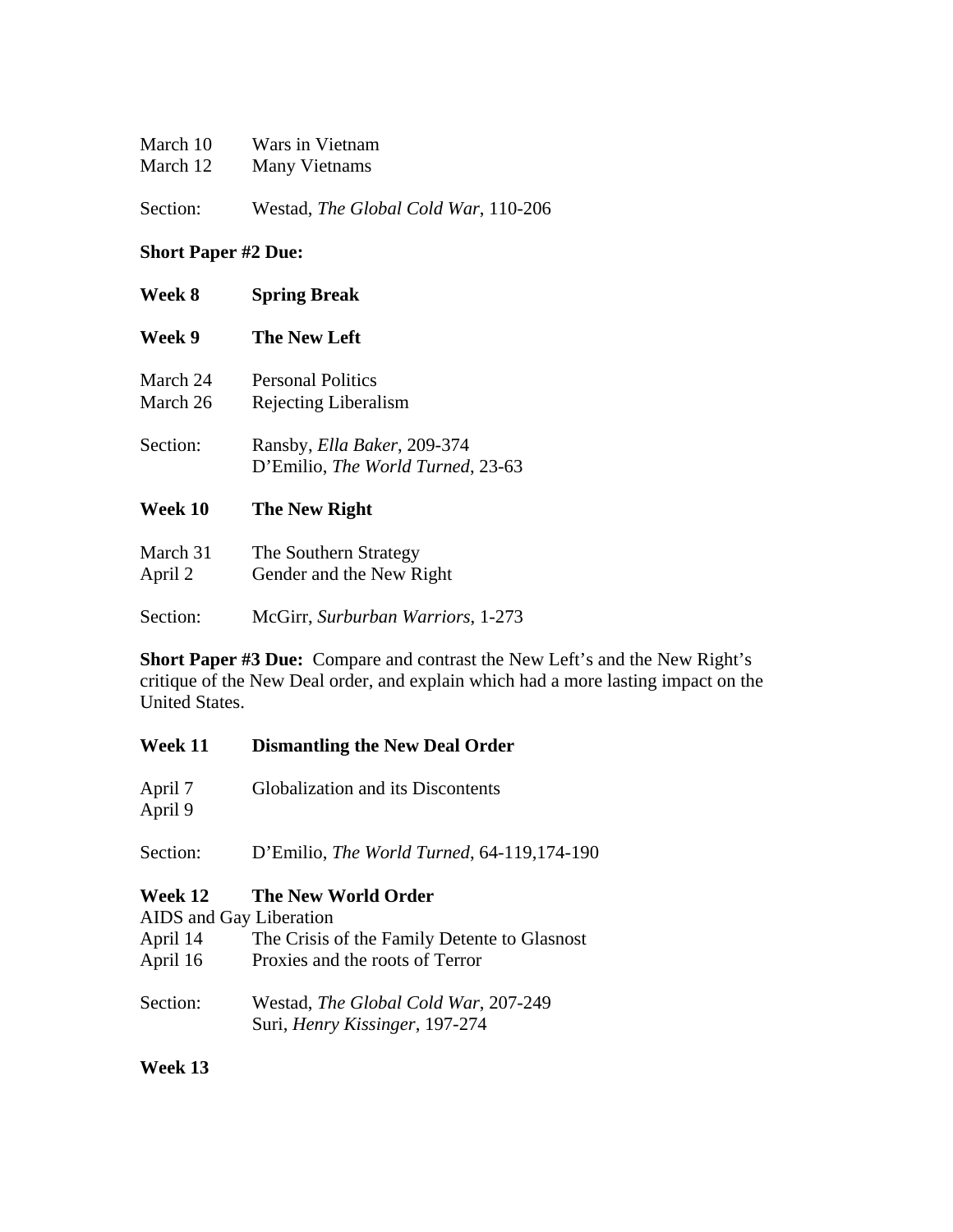| April 21<br>April 23 | The New Economy                                                        |
|----------------------|------------------------------------------------------------------------|
| Section:             | Davis, Magical Urbanism, 1-67                                          |
| Week 14              | <b>Globalization and its Discontents</b>                               |
| April 28<br>April 30 | The New Immigration<br>The Culture Wars                                |
| Section:             | Davis, Magical Urbanism, 69-175<br>D'Emilio, The World Turned, 123-173 |
| WY. 147              |                                                                        |

**Week 15** 

May 5 May 7

Tuesday, November 7 – Perestroika Thursday, November 9 – The Reagan Revolution Section: Mahmood Mamdani, *Good Muslim, Bad Muslim,* 119-260

**Short Paper #4 Due:** Why did the United States fight "proxy wars" in Africa and the Middle East in the 1970s and 1980s and what, according to Mahmood Mamdani, were the consequences of those wars for the United States and the regions in which they were fought?

**Week 11 The End of Liberalism?**  Tuesday, November 14 – The New Economy Thursday, November 16 - The End of "Welfare" Section: John D'Emilio, *The World Turned*

# **Week 12 The Culture Wars**

Tuesday, November 21 – Who Are We and Why Do We Give Thanks? Thursday, November 23 Thanksgiving – No Class No Section Meeting

**Week 13 The New American Family** 

Tuesday, November 28 – AIDS and Gay Liberation Thursday, November 30 – The "family crisis" Section: John D'Emilio, *The World Turned* 

**Short Paper #5 Due:** Why does John D'Emilio attribute the alarm over same-sex marriage to the decline of the liberal welfare state? What does he see as a solution to the "family crisis?"